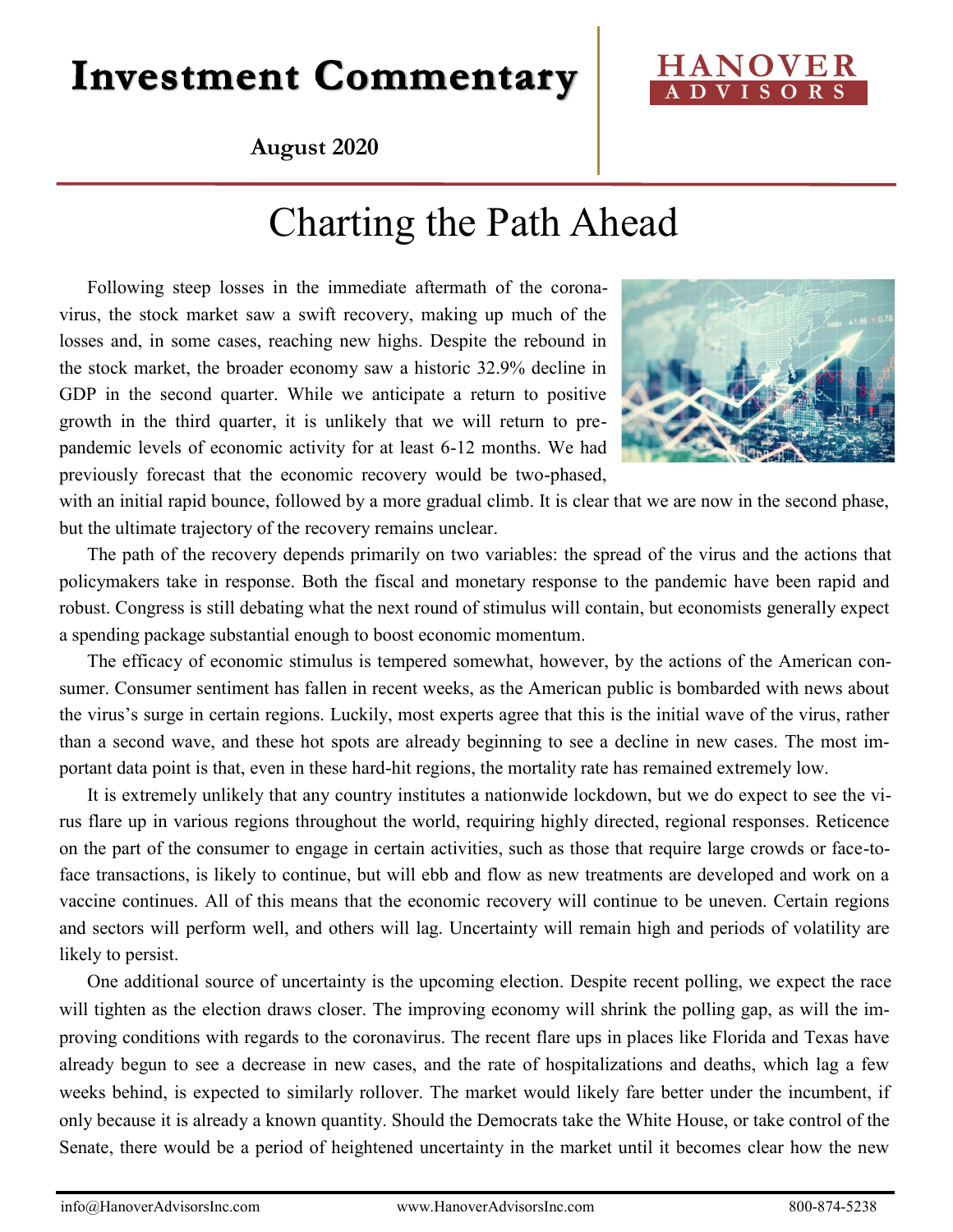administration will approach the economy,

Despite all this, we are still bullish on the long-term prospects of the U.S. economy, as well as much of the global economy. Indices that track business activity in the service sector have shown the American recovery to be more rapid than many expected, and the same indices show a similarly robust rebound in Europe. While it is impossible to predict the exact path that the economic recovery will take, we remain focused on our longterm investment strategy and will continue to monitor and assess risk through asset allocation models.

#### **U.S. Stocks**

One of the primary drivers of the stock market's impressive rally has been the swift, accommodating actions of the Federal Reserve. In an effort to ensure liquidity in the market, the Fed has pumped unprecedented amounts of money into the economy. This has resulted in not only the impressive rally but may also spur inflation.



Though it remains unlikely that we will see runaway inflation, the Fed's actions and the massive economic stimulus make it more likely that we will see a spike in the inflation rate in

the near future. Such an increase in inflation may lead to an increase in interest rates, which could have negative consequences for the stock market. We anticipate that such a spike would be short-lived however, and we expect inflation to remain tame in the long term.

While we are optimistic about the stock market's prospects, this optimism must be tempered with caution. There are some short-term risks, such as stretched valuations and disconcerting levels of speculation. Wall Street may have been too optimistic about pricing in a rapid recovery. There also remains the possibility of a second wave of the virus. We may see a retracement in the stock market in the coming months, but we remain focused on the long term, and will continue to monitor risk and asset allocations so that we can tactically react as needed. In this market, we continue to prefer U.S. equities over international ones, but we are beginning to add more foreign equities to our holdings. We had been previously underweight on international stocks, but as the dollar loses some of its strength, they become more attractive because gains can be enhanced by currency appreciation. We also prefer large cap stocks over smaller ones, as they have better access to capital through their ability to borrow globally.

#### **Fixed Income**

Returns for most fixed income vehicles are positive for the year, thanks again in large part to the actions of the Federal Reserve. The central bank's swift cuts to interest rates and unprecedented buying of assets averted a liquidity crisis. A strong economic rebound in the second half of the year could cause the Fed to reconsider current rates, but we expect them to remain low for the foreseeable future.

Our preference for investment-grade corporate bonds remains, but with an added emphasis on credit rating. BBB-rated bonds, which make up the bulk of the market, carry an added risk. As the economy recovers, there will inevitably be winners and losers, and many companies could potentially see their credit rating fall below BBB. This would reclassify their bonds as high-yield, or "junk," forcing selloffs and accruing steep losses. For this reason, we prefer investment-grade corporate bonds that are rated above BBB.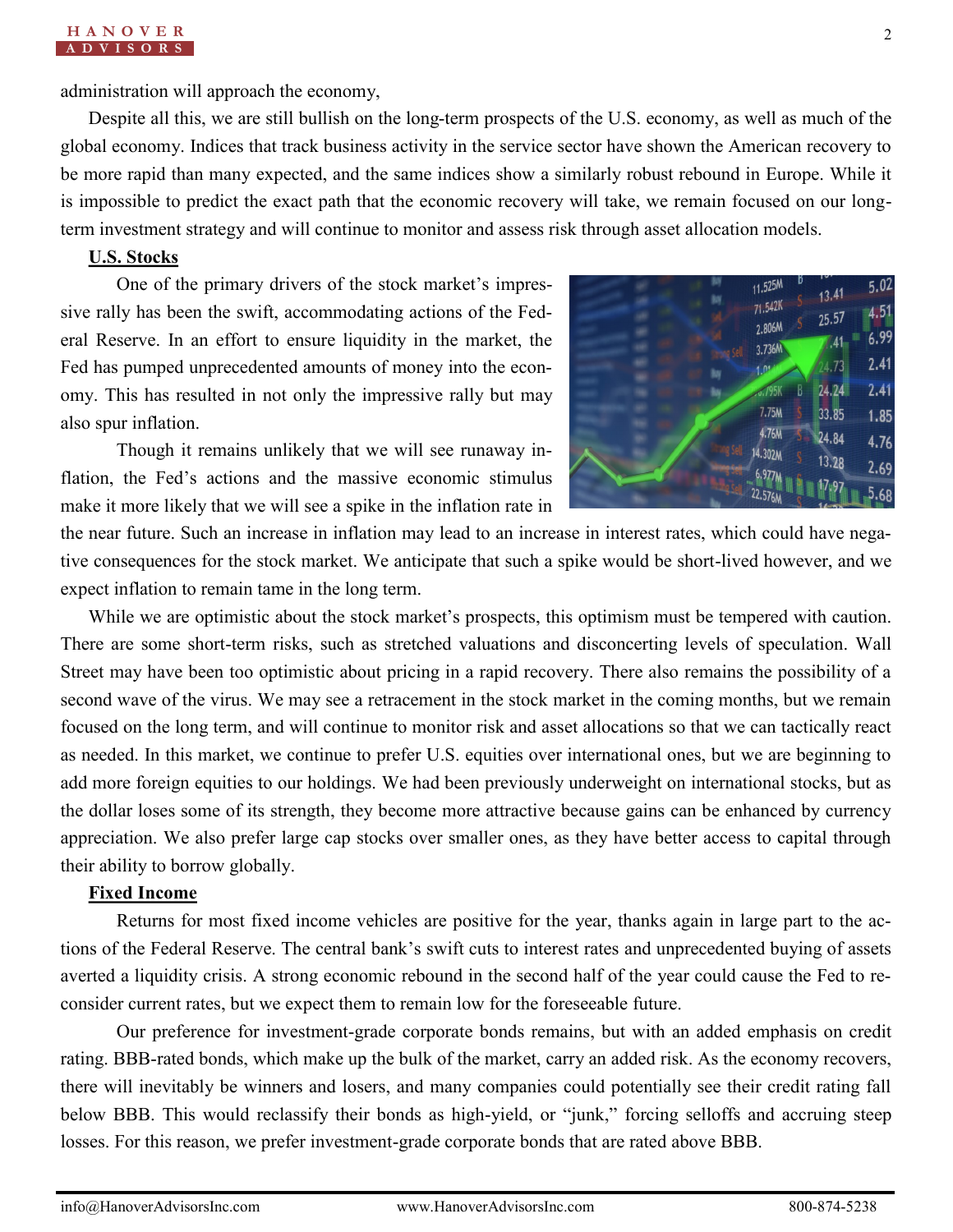That said, with yields so low, investments in existing high-yield bonds are looking more attractive. Projections that we find reliable show that over the next 10 years, U.S. credit bonds are expected to generate returns between 1.8% and 2.8% and carry a median volatility—meaning the level of risk associated with the investment—of 6.1%. Comparatively, U.S. high-yield corporate bonds are projected to have returns of 4.8% to 5.8% with a median volatility of 11.4%. This means that high-yield bonds are likely to see notably higher returns with only a slight increase in the risk level.

There is a strong possibility that taxes will increase next year, either because of the outcome of the election or because of the massive debt being accrued by coronavirus relief spending. The prospect of higher taxes makes muni bonds and their tax-free income more attractive. However, selectivity and careful attention to the credit rating and economic health of the municipality issuing the bond is more important than ever. While most municipal bonds have strong credit ratings, the impact of the lockdown will weigh heavily on municipal budgets, so downgrades, and potentially even defaults, remain a possibility.

U.S. Treasuries remain attractive as a hedge against another possible downturn in the stock market. Our portfolios were overweighted with these heading into the downturn, which served us well. U.S. Treasuries historically perform well during periods of turmoil in the stock market.

In terms of duration, we feel mid-term is the most advantageous. Long-term would be the best hedge against another downturn in the market, but in the case of a stronger-than-expected recovery, interest rates could increase, making long-term holdings riskier.



#### **Commodities**

Our preferred commodity is gold. Investors looking for a safe investment have pushed gold to record highs in recent weeks. In an environment of high inflation and currency depreciation, gold can be a good way to maintain the purchasing power of one's investments. Furthermore, because gold, like silver, is both a precious metal and an important industrial commodity for many electronics, as the global economy improves and manufacturing recovers, demand will remain high.

#### **International Markets**

Economists and analysts were concerned about a global economic slowdown even before the pandemic began. Five of the G7 countries ended Q4 2019 with zero or negative GDP growth. The coronavirus accelerated and magnified the weaknesses in much of the world's economies and led to a deep global recession. Estimates show that the eurozone economy may contract by as much as 20%. The good news is that this recession looks to be extremely short, and there are already promising data that most of the world's advanced economies are poised for a strong recovery in the remainder of the year and early part of next year.

Central banks around the globe have enacted massive economic stimulus programs, and global stocks have recovered most of their losses. However, there are still ample reasons to be cautious. The market may have already priced in a robust recovery, and anything that falls short of the lofty expectations could roil the global markets. Increasing trade tensions between the U.S. and China have the potential to upset a global economy